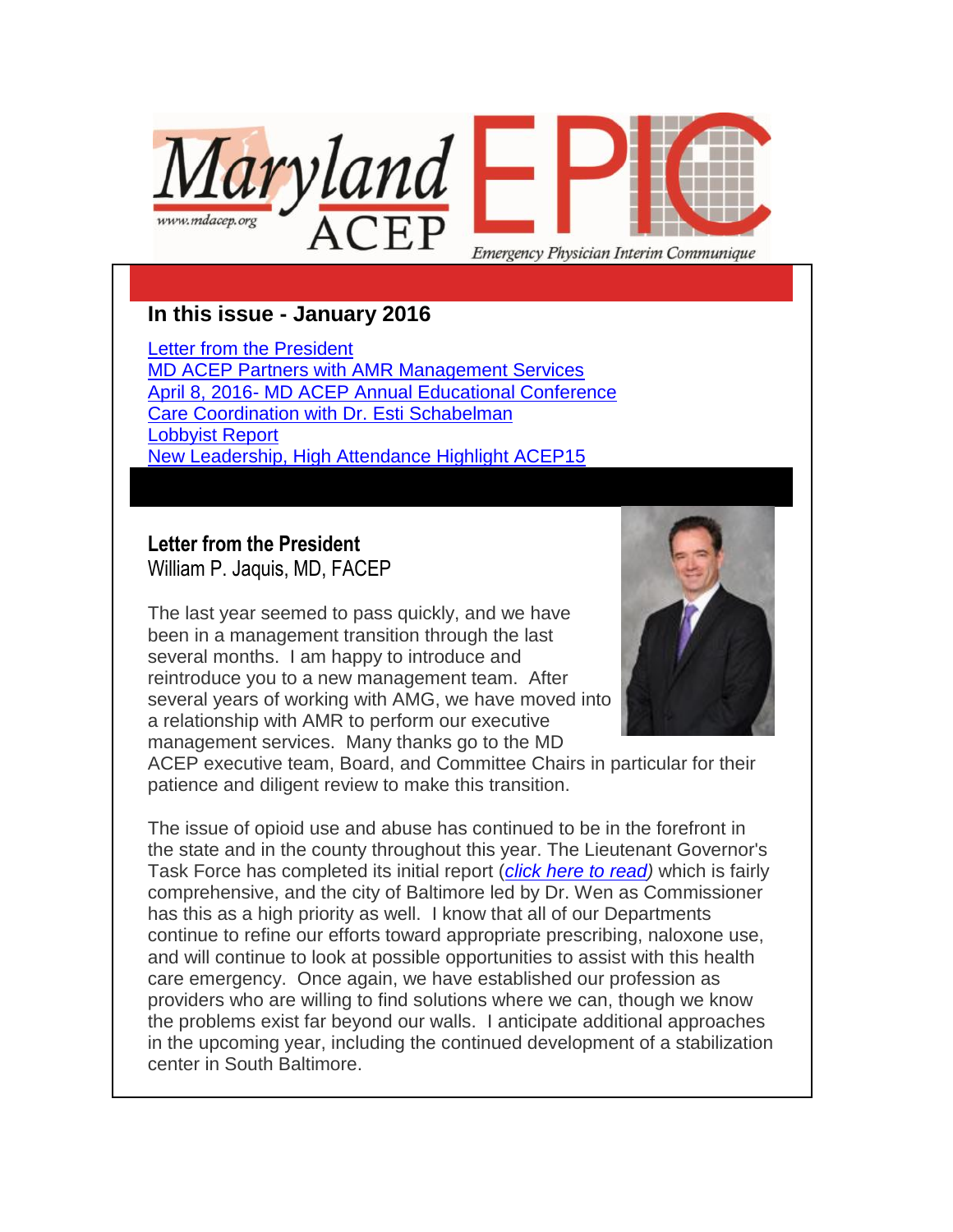Our value is also being expressed in our approach to the health of our communities. In the era of payment reform, the appropriate treatment and disposition of patients in the hub of care, the ED, continues to be highly visible. Our continued ability to work with expanding teams in the ED on patients who use our services frequently will expand our value. Many of us have adopted focused approaches to "frequent utilizers," and Dr. Schabelman shares with us in this EPIC the successful program he has developed at Bon Secours. In December several of our Directors met to share notes on these programs as part of the MD ACEP Practice Management Committee. If you are a Director who is not on that list serve, please let me know.

In the next year, I believe we will continue to see more discussion on physician payment models. As the national movement toward increasing pay for value and alternative payment models expands, Maryland is likely to lead some of that discussion. Our involvement is highly important, especially given the national approach to out-of-network and balanced billing. The insurance industry has portrayed us unfavorably with the "surprise bill" tag even though the surprise to most consumers is the shift in cost from the insurers to the patients.

It is difficult to believe that my year as President is two-thirds through. I look forward to working with all of you in 2016 which will bring again much opportunity for us to show our value.

## **MD ACEP Partners with AMR Management Services**

MD ACEP is pleased to announce our partnership with AMR Management Services. With more than 18 years of experience, AMR Management Services provides professional services to a variety of local, regional, national and international nonprofit trade associations, professional societies and foundations.

AMR Management Services has retained Lauren Myers to serve as Executive Director for MD ACEP. Lauren has over 8 years of experience in various roles working with state medical specialty societies. Within that time, she has spent 4 years working directly with MD ACEP. She brings her knowledge and energy to MD ACEP, continuing her role as Executive Director.

Lauren works directly with the AMR Management Services team, which includes Parker Allen - Member Services Director, Jenny Pasley - Accountant, Will Engle - Director of Conference and Events, Sam Hearn -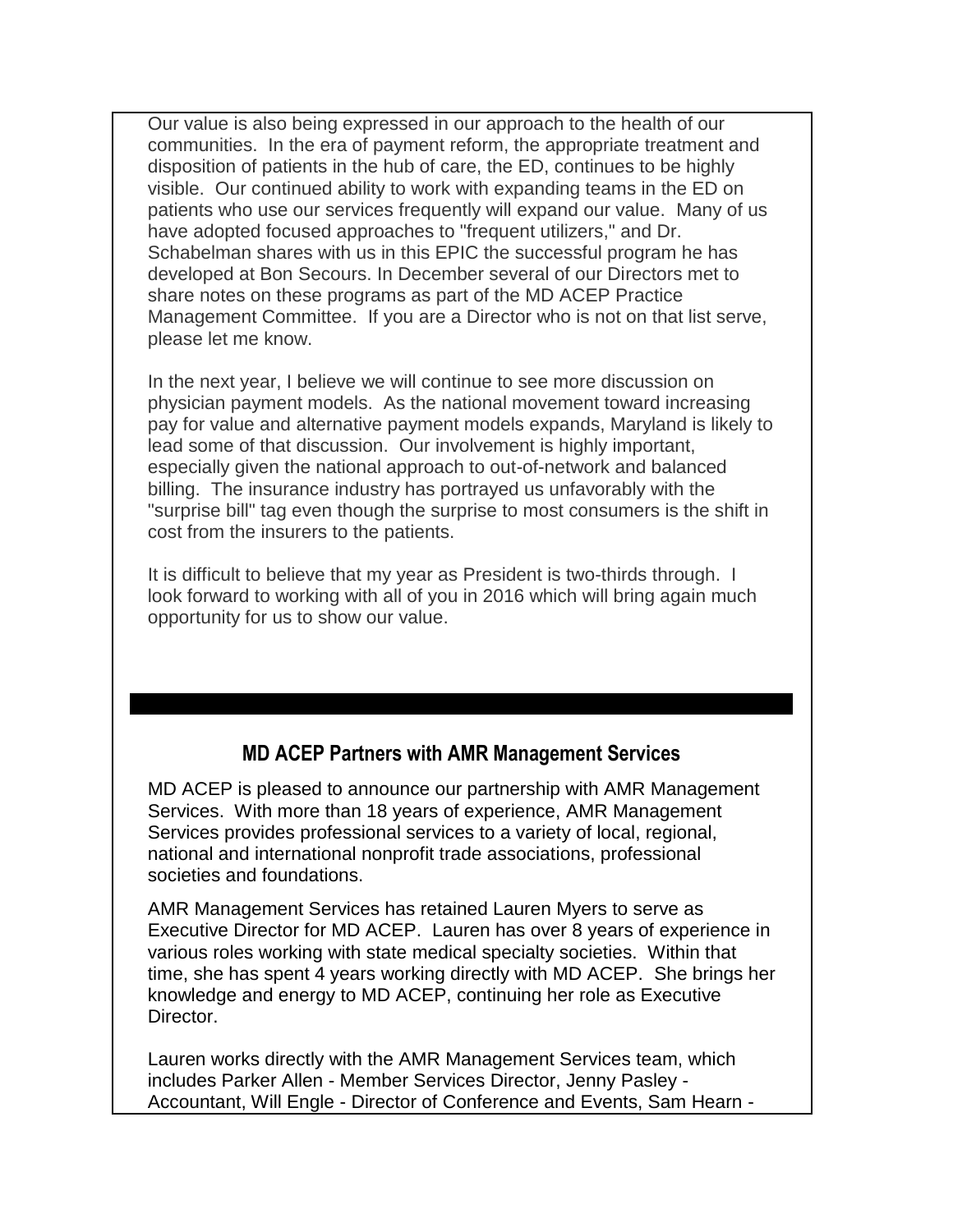Graphic Designer, and Mike Cooke - Web Designer. This team effort will provide continuity and enhanced personalized service to the Chapter.

# **SAVE THE DATE APRIL 8, 2016**

7:30 am- 5:00 pm

# **MD ACEP 2016 ANNUAL EDUCATIONAL CONFERENCE and ANNUAL MEETING**

#### **BWI MARRIOTT**

1743 West Nursery Rd Linthicum Heights, MD 21090

**Lectures and Speakers include:**

*The Last Lecture: What I Have Learned over 49+ Years in the Pit* Joe Lex, M.D.

> *Busted! Myths in EM* Anand Swaminathan, M.D.

*Critical Care Pearls for the Busy Emergency Physician* Peter DeBlieux, M.D.

> *Updates in Trauma Resuscitation* Deborah Stein, M.D.

*The Pressure is On! Pregnancy Disasters* Priya Kuppusamy, M.D.

*Emergency Medicine in a Confined Space* Leah Bright, M.D.

*When Seconds Count...The Crashing Aortic Dissection* George Willis, M.D.

*Bucking the Trend: A Negligence Defense Survives!* Hugh Hill, M.D.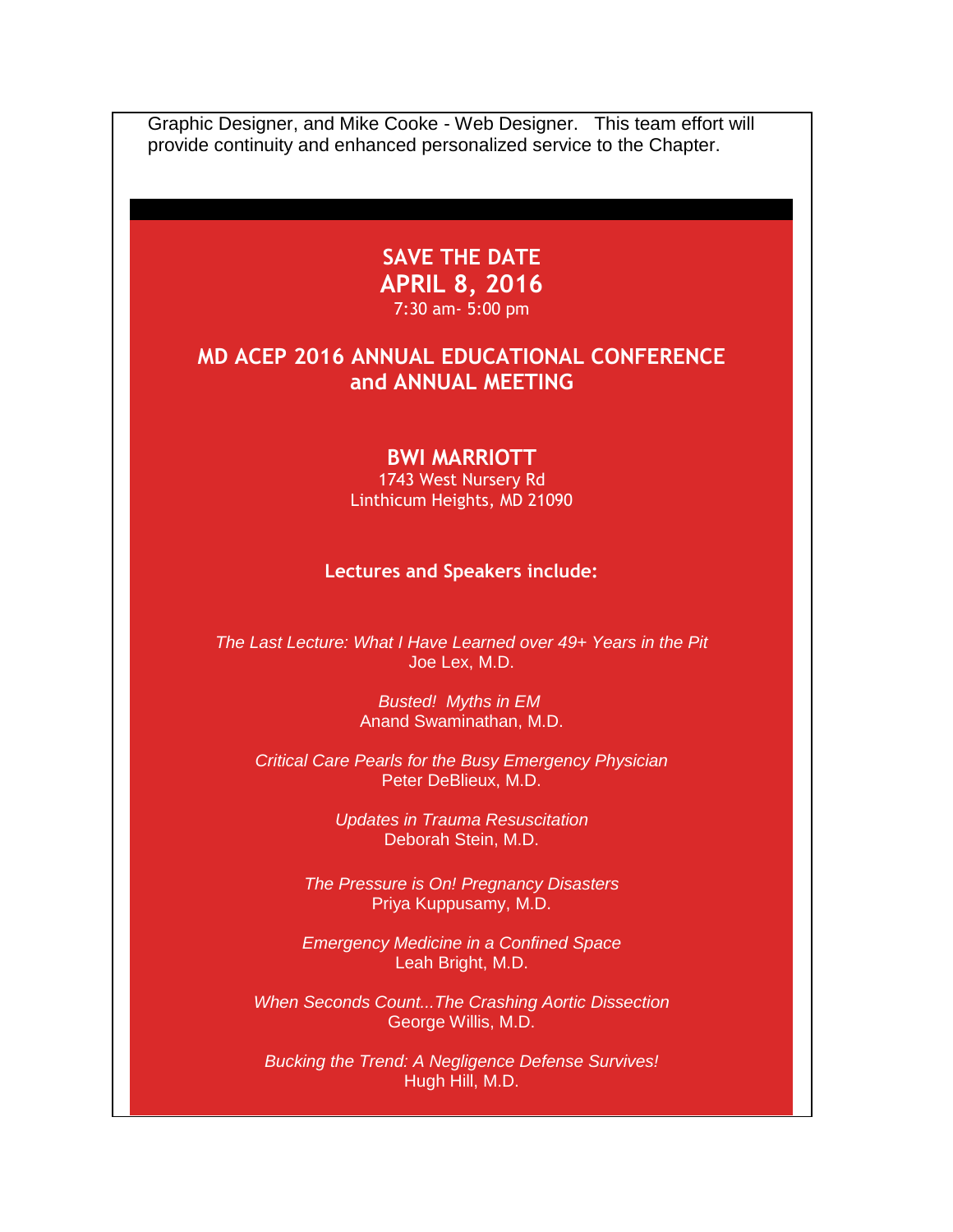### **Care Coordination**

Esti Schabelman, MD, MBA Assistant Professor of Emergency Medicine University of Maryland School of Medicine Chief of Emergency Medicine, Bon Secours Hospital Baltimore

The Maryland Medicare Waiver commits hospitals to reduce the 30-day hospital readmission rate, and limit the growth in per-capita healthcare spending to 3.58%. One important step towards meeting these metrics is



addressing the problem of ED "high utilizers", who are disproportionately responsible for readmissions (and re-visits) and the rise in per-capita healthcare spending. Several hospitals around the state have chosen to address high utilizing patients with management plans. These plans typical "pop-up" in the medical record when a patient is registered in the ED and provide recommend courses of action to physicians and care managers, or simply highlight a patient's past studies and workups, in order to minimize readmissions and complex workups on patients presenting with chronic complaints.

I have seen multiple methods for management plan creation, usually supervised by a committee of various physicians, social workers, and case managers. Some hospitals choose to make generic management plans which they then place on patients that meet the criteria for those plans (chronic pain, COPD, radiation reduction, etc.). Others have entire workgroups dedicated to discussing individual patients and creating individualized plans for each patient's needs. Other EDs, such as my own, have a mix of both methods of plan creation.

In the nine months that we have had management plans at my hospital, we have placed over 300 management plans on our highest utilizers. 207 patients have had plans for greater than six months. Comparing an equal amount of time pre and post plan, [our management plans on those 207](http://files.ctctcdn.com/2067f7f6001/cc9a5188-89a7-4e33-bb60-6b4e726dd7d7.pdf)  [patients have decreased their ED visits by 61% \(2702 to 1065\), admissions](http://files.ctctcdn.com/2067f7f6001/cc9a5188-89a7-4e33-bb60-6b4e726dd7d7.pdf)  [by 64% \(287 to 104\), observations by 76% \(214 to 51\), x-rays by 70% \(538](http://files.ctctcdn.com/2067f7f6001/cc9a5188-89a7-4e33-bb60-6b4e726dd7d7.pdf)  [to 162\), CTs by 70% \(444 to 135\), MRIs by 74% \(27 to 7\), ultrasounds by](http://files.ctctcdn.com/2067f7f6001/cc9a5188-89a7-4e33-bb60-6b4e726dd7d7.pdf)  [70% \(67 to 20\), and narcotic pain medication use by 69% \(67,359 morphine](http://files.ctctcdn.com/2067f7f6001/cc9a5188-89a7-4e33-bb60-6b4e726dd7d7.pdf)  [equivalents prior to the plans and 20,760 morphine equivalents post](http://files.ctctcdn.com/2067f7f6001/cc9a5188-89a7-4e33-bb60-6b4e726dd7d7.pdf)[plans\).](http://files.ctctcdn.com/2067f7f6001/cc9a5188-89a7-4e33-bb60-6b4e726dd7d7.pdf) From the data that I have seen from other hospitals, both individualized and generic plan creation have about the same success rate as this, though hospitals that employ generic plan creation generally have more patients on management plans.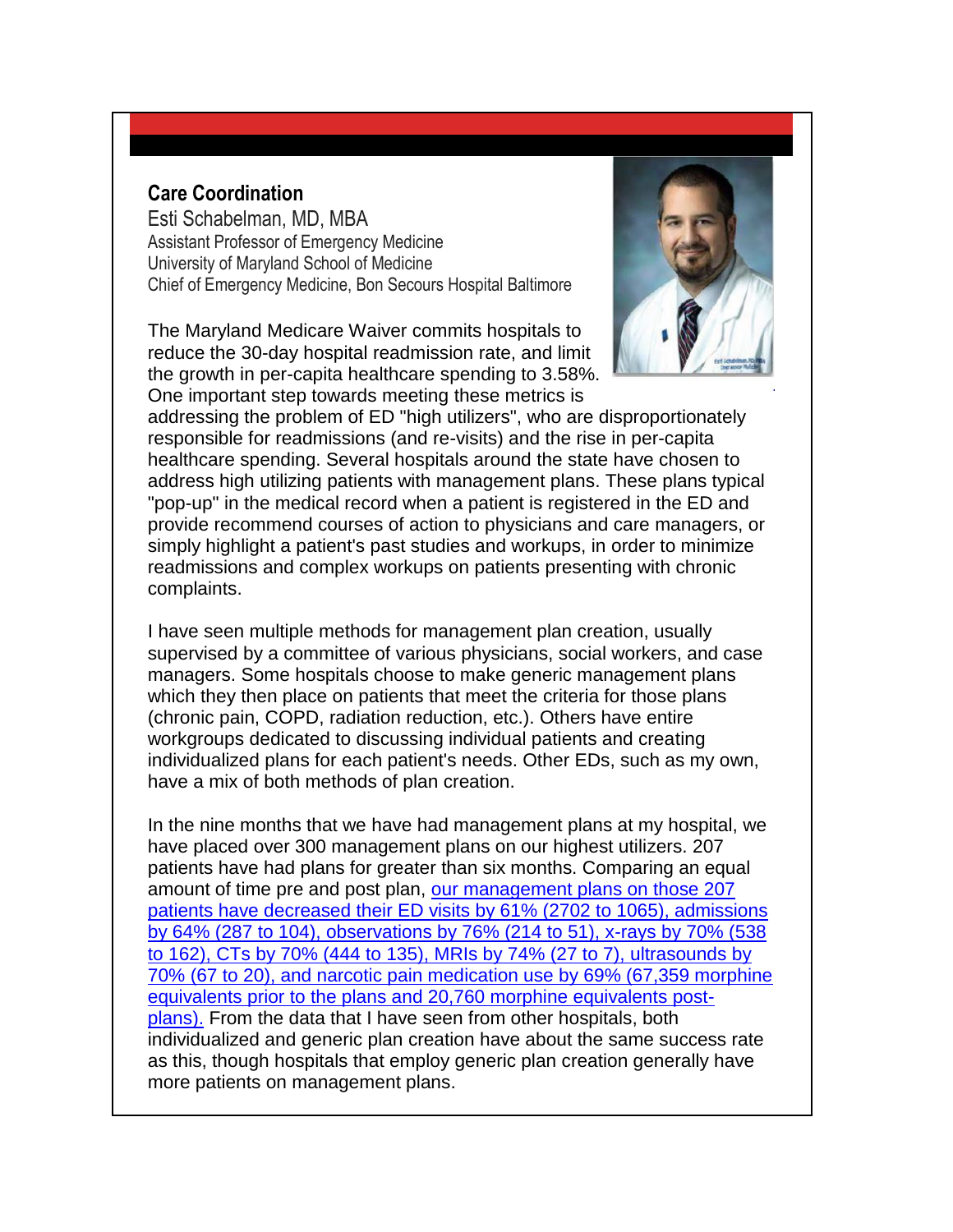What remains to be seen is whether or not the management plans are simply redirecting patients to other EDs, or whether they are accomplishing true population management and helping direct and focus resources towards the highest utilizers, helping them address the problems that bring them to the ED so frequently. CRISP has recently begun to index these management plans, and has the intent to create an entire management plan section within the CRISP portal so that we can share data between hospitals and attempt to minimize treatment variation between EDs. Future directions for these plans include the ability to create inter-hospital alerts when a patient has a management plan from another hospital and creating alerts when a patient has had a previous ED visit or admission within the past 30 days (so you can check CRISP for the workup and not repeat unnecessary tests).

The final hurdle toward universal adoption of these plans is a fair method for ED physician reimbursement; many EDs still pay ED physicians based off of their professional billings - while decreasing this high utilizer volume and expense is clearly good for hospitals under the Medicare Waiver, it remains to be seen what benefit Emergency Medicine physicians will receive for decreasing their own volumes (and thus professional fees) and for helping to manage their patients better. Only when hospitals and physicians are able to benefit from the appropriately reduced utilization will adoption of these plans increase and lead to a robust, state-wide, population management system.

**Lobbyist Report** Pam Metz Kasemeyer, Esq. Schwartz, Metz & Wise, P.A.



It was a busy legislative interim for issues relevant to Emergency Medicine. Most of the interim issues

summarized below are under active consideration during the 2016 Legislative Session which convened January 13th. Further, the 2nd year of a four year term tends to be the most active and 2016 should be no exception given the tremendous increase in bill requests which have already been placed with the Department of Legislative Services. Stay tuned - active membership participation will be critical.

Discussions on Opioid Prescribing and Related Issues: Issues surrounding heroin and opioid abuse continued to dominate this interim. The Lieutenant Governor issued his Final Report from Heroin and Opioid Emergency Task Force. Approximately 35 recommendations were contained in the Task Force's Final Report. Included in the report is reference to the voluntary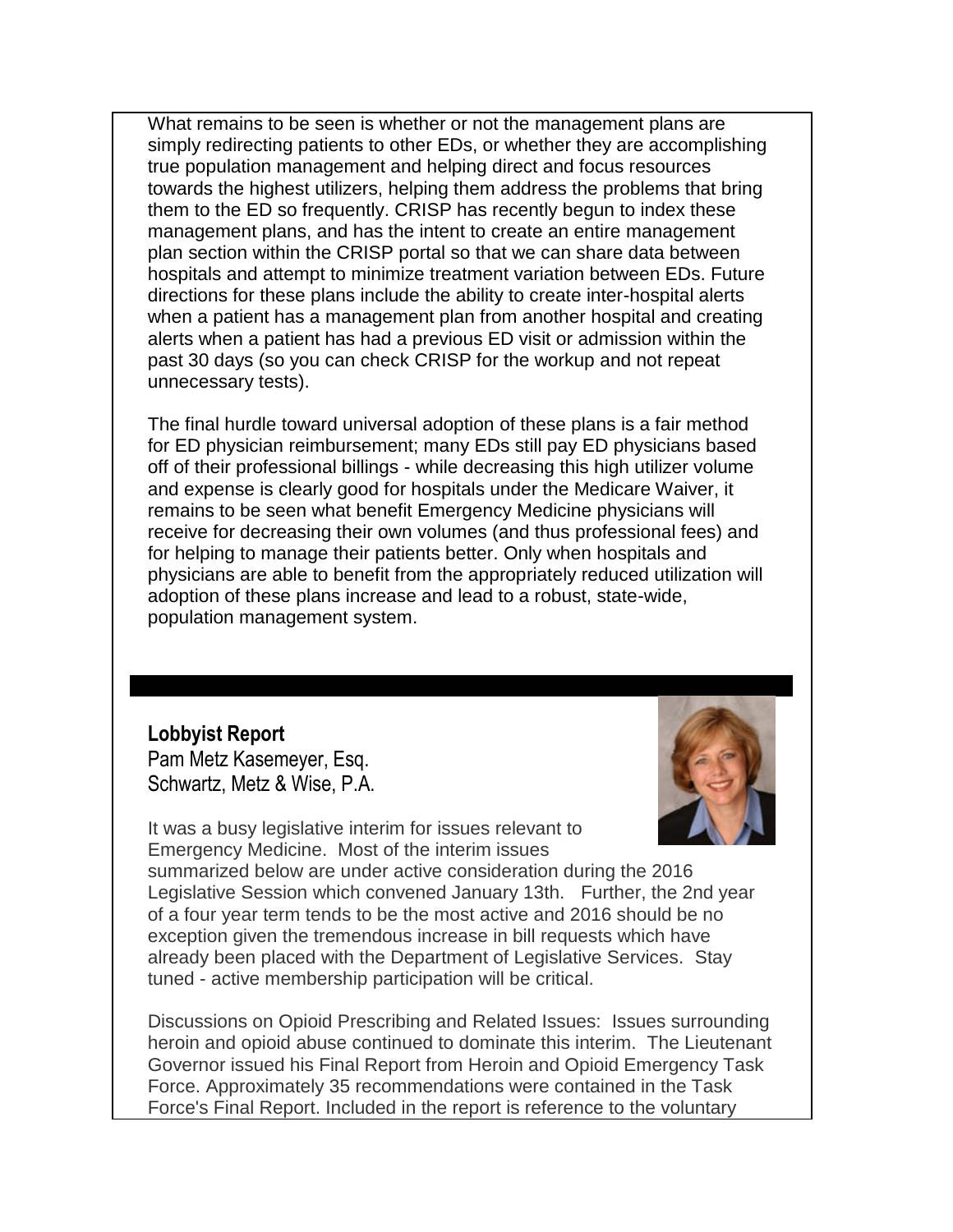prescribing guidelines drafted by the MD ACEP in conjunction with the Maryland Hospital Association that expand upon the work previously done by MDACEP. MD ACEP and MHA will be convening emergency medicine leaders, poison control centers and other experts, in the Spring, to discuss implementation, barriers, and the potential need for revisions to those guidelines.

Of note in the recommendations of the Task Force is the requirement for mandatory registration and mandatory use (phased-in) of the Prescription Drug Monitoring Program (PDMP). The Health and Government Operations Committee held a briefing on the Task Force report and the staff from the Prescription Drug Monitoring Program gave an overview of the activities of the Program, including coordinating information with other states, and the issues that would currently need to be resolved on the IT side prior to mandatory registration and use. At this time, the Administration has not indicated that it will be introducing legislation on the recommendations; however, various legislators have stated that they are drafting legislation to regulate "pain management clinics" and to implement the recommendations of the Task Force on the PDMP. It is anticipated that other legislators may introduce legislation as well. It will be an active issue throughout the Session.

Medicaid Issues: MD ACEP has been actively engaged with the Medicaid program on a number of issues critical to emergency medicine. Most notably is Medicaid's response to the end of the federal government's pilot program that allowed IMD's (Maryland's 3 independent psychiatric hospitals) to get matching federal funds for Medicaid psychiatric admissions has now ended. The end of the program means that all Medicaid psychiatric admissions to the IMDs (not general hospitals) are now paid for soley with state general revenue, which is fiscally devastating. The State has applied for a waiver to continue the program and is also seeking federal legislation. However, until federal funding is restored, the State has sought to limit its fiscal exposure by requiring emergency departments to call 4 acute care hospitals to determine bed availability before contacting an IMD. This policy has created operational challenges and EMTALA compliance concerns. MD ACEP continues to work with the Department and the Hospital Association to find a permanent funding solution and restoration of federal participation.

MD ACEP has also continued to engage the Medicaid program in discussions related to the development of a mechanism for the Department to address claims adjudication issues that involve high frequency, low cost claims disputes that cannot reasonably addressed through the existing independent review process that is essentially a "loser pays" program. The concept would be the development of a program that mirrors the targeted "market conduct" study approach utilized by the MIA with respect to private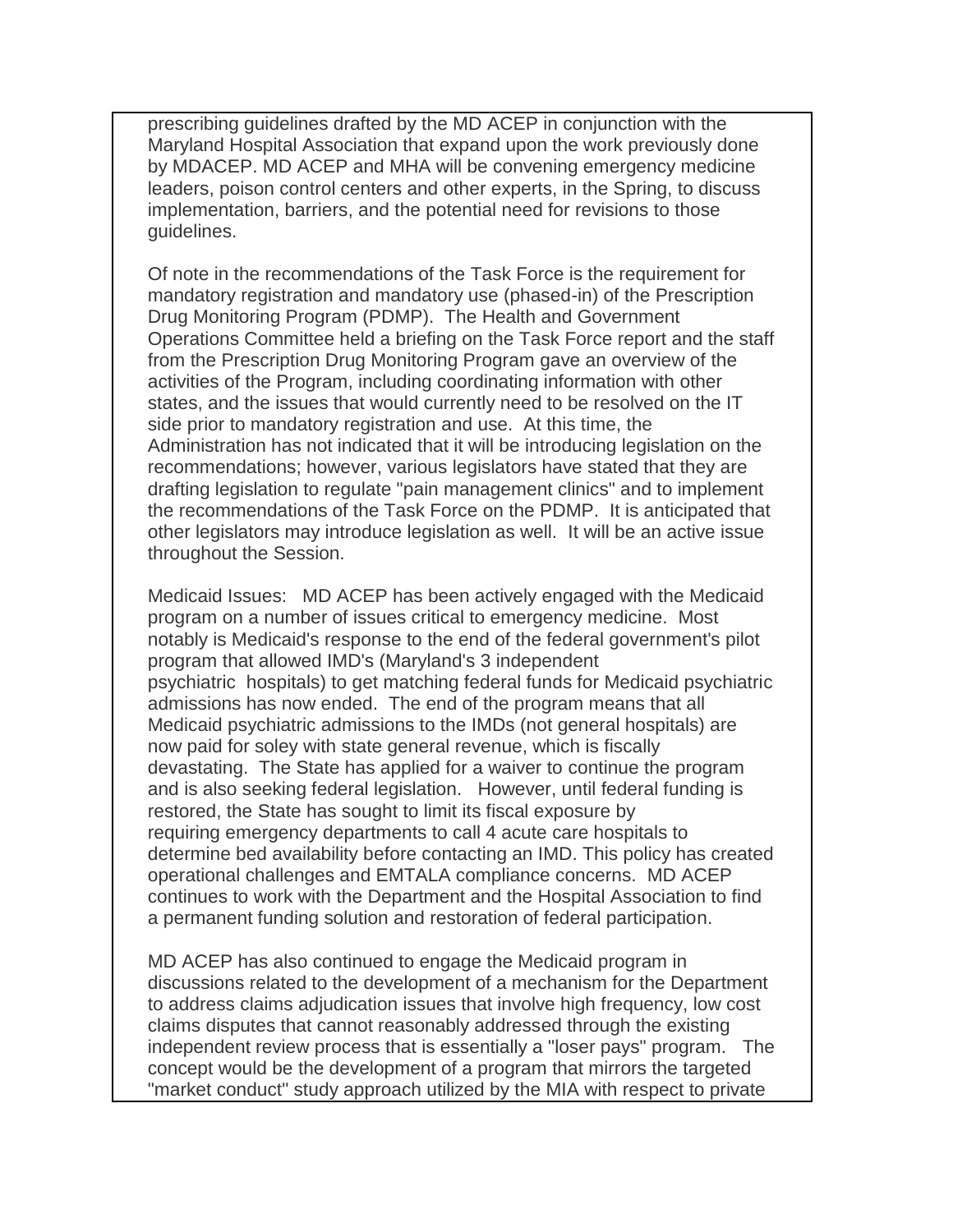carrier claims practices. The discussions with DHMH are ongoing with MD ACEP currently charged with compiling data on claims adjudication problems with the various MCOs.

Finally, MD ACEP will again advocate for reinstatement of full Medicaid/Medicare parity for E & M Code reimbursement. During the 2015 Session, reimbursement was successfully restored to 92% of Medicare. In 2016, efforts will be undertaken to restore it to 100% of Medicare for all physicians specialties.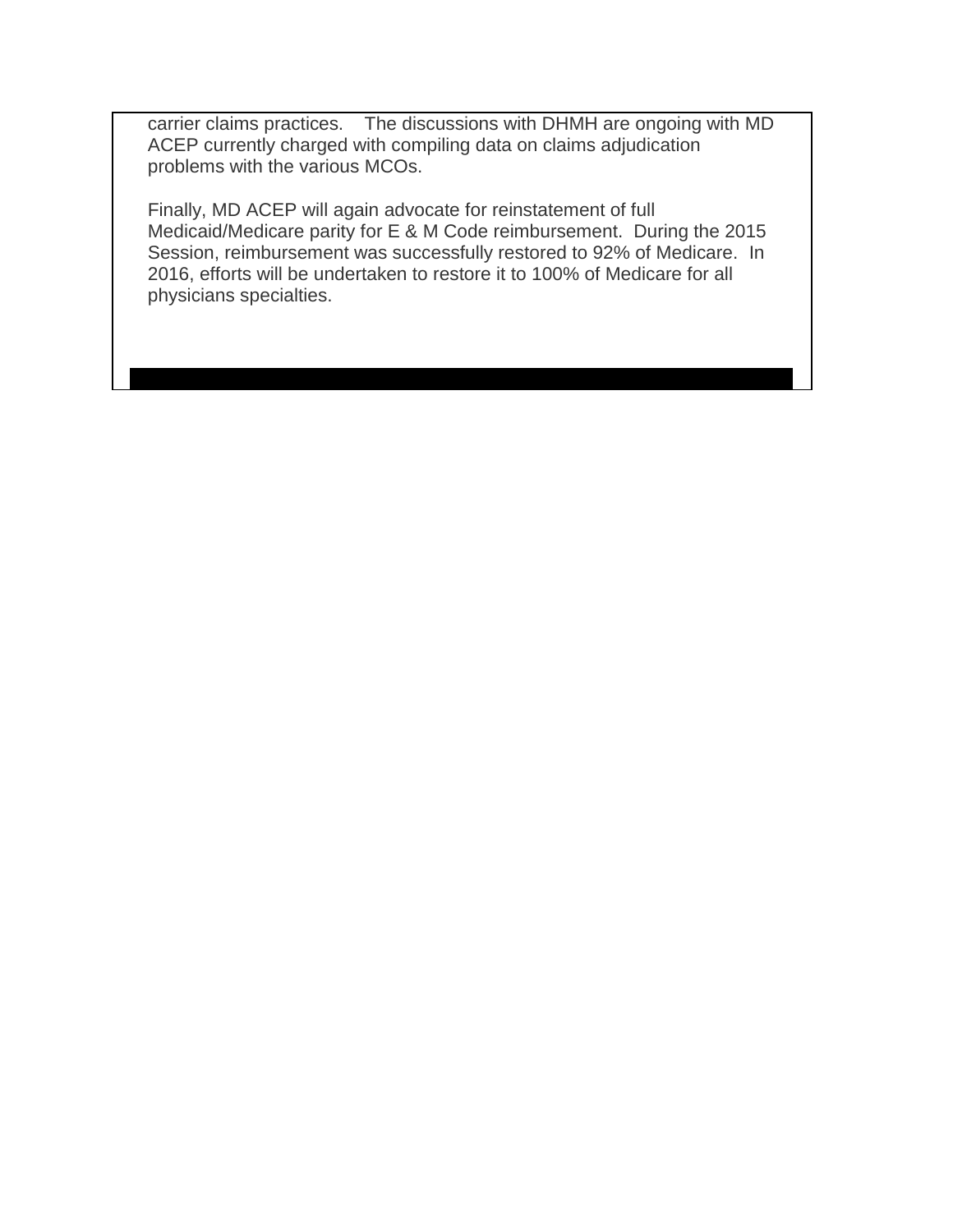

**New Leadership, High Attendance Highlight ACEP15** Near-record attendance at [ACEP15](http://www.acepnow.com/category/acep15/) in Boston brought new [leadership,](http://www.acepnow.com/article/acep-2014-leadership-advocacy-conference-highlights/) new faces, and healthy contributions to ACEP's advocacy program and the [Emergency Medicine Foundation](http://www.emergencymedicinefoundation.org/) (EMF).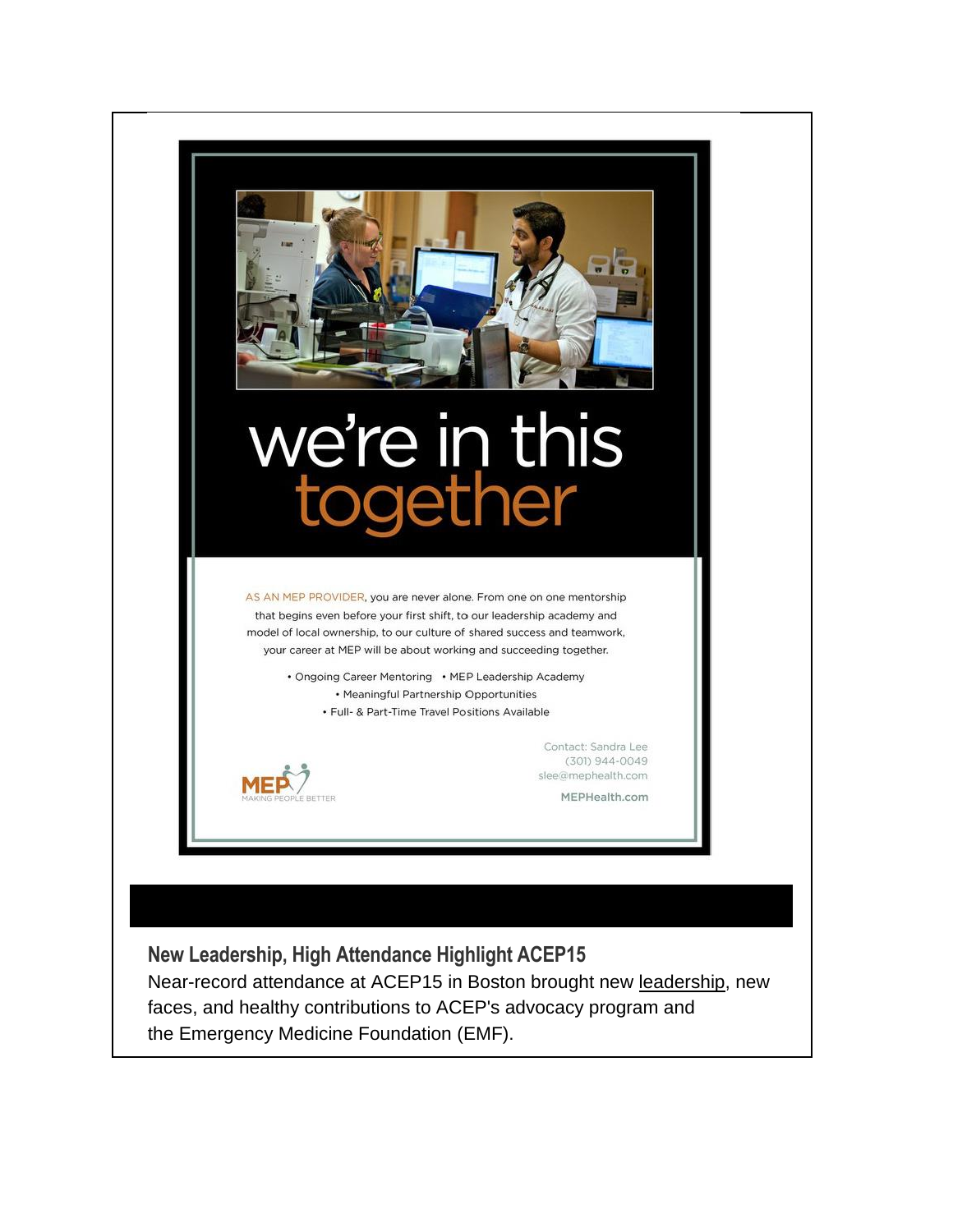Attendance at the conference matched the record attendance at [ACEP14](http://www.acepnow.com/article/acep14-attendees-pack-freakonomics-opening-session/) in Chicago, although final numbers are still being determined.

A new President-Elect and four members of the Board of Directors were elected by the [ACEP Council,](http://www.acepnow.com/article/2014-acep-council-meeting-highlights-resolutions-summary/) which also elected its new leadership. Contributions to the [National Emergency Medicine Political Action](https://www.acep.org/advocacy/)  [Committee\(](https://www.acep.org/advocacy/)NEMPAC) and the EMF also pushed closer to the goals set for the year.

#### Leadership

Incoming President [Jay Kaplan,](http://www.acepnow.com/article/acep-president-elect-dr-jay-a-kaplan-discusses-issues-facing-emergency-medicine/) MD, FACEP, took the reins of ACEP in Boston as [Rebecca Parker,](http://www.acepnow.com/article/illinois-emergency-physician-rebecca-parker-chosen-as-2015-2016-acep-president-elect/) MD, FACEP, was elected President-Elect.Dr. Kaplan is director of the patient experience for CEP America in Emeryville, California, and a practicing clinician in the [emergency department](http://www.acepnow.com/emergency-department-visits-hit-record-high-cases-requiring-urgent-treatment/) at Marin General [Hospital](http://www.acepnow.com/article/emergency-physicians-increasingly-work-simultaneously-hospitalists-nations-smallest-hospitals/) in Greenbrae, California.

Dr. Parker, who had served as Board Chair, is an attending [emergency](http://www.acepnow.com/article/much-emergency-physicians-make-national-job-market-survey/)  [physician](http://www.acepnow.com/article/much-emergency-physicians-make-national-job-market-survey/) with Vista Health in Waukegan, Illinois. She is senior vice president of Envision Healthcare and president of Team Parker LLC, a consulting group. She is also a clinical assistant professor at the Texas Tech University Health Sciences Center at El Paso department of [emergency medicine.](http://www.acepnow.com/article/top-concerns-emergency-medicine-today/)



The Council reelected two Board members and voted in two new members. Vidor Friedman, MD, FACEP, and William Jaquis, MD, FACEP, were reelected. Christopher S. Kang, MD, FACEP, FAWM, and Mark Rosenberg, DO, MBA, FACEP, were also elected to the Board.

James M. Cusick, MD, FACEP, was elected Council Speaker, and Col. (ret.) John McManus, MD, MBA, MCR, FACEP, was elected Vice Speaker.